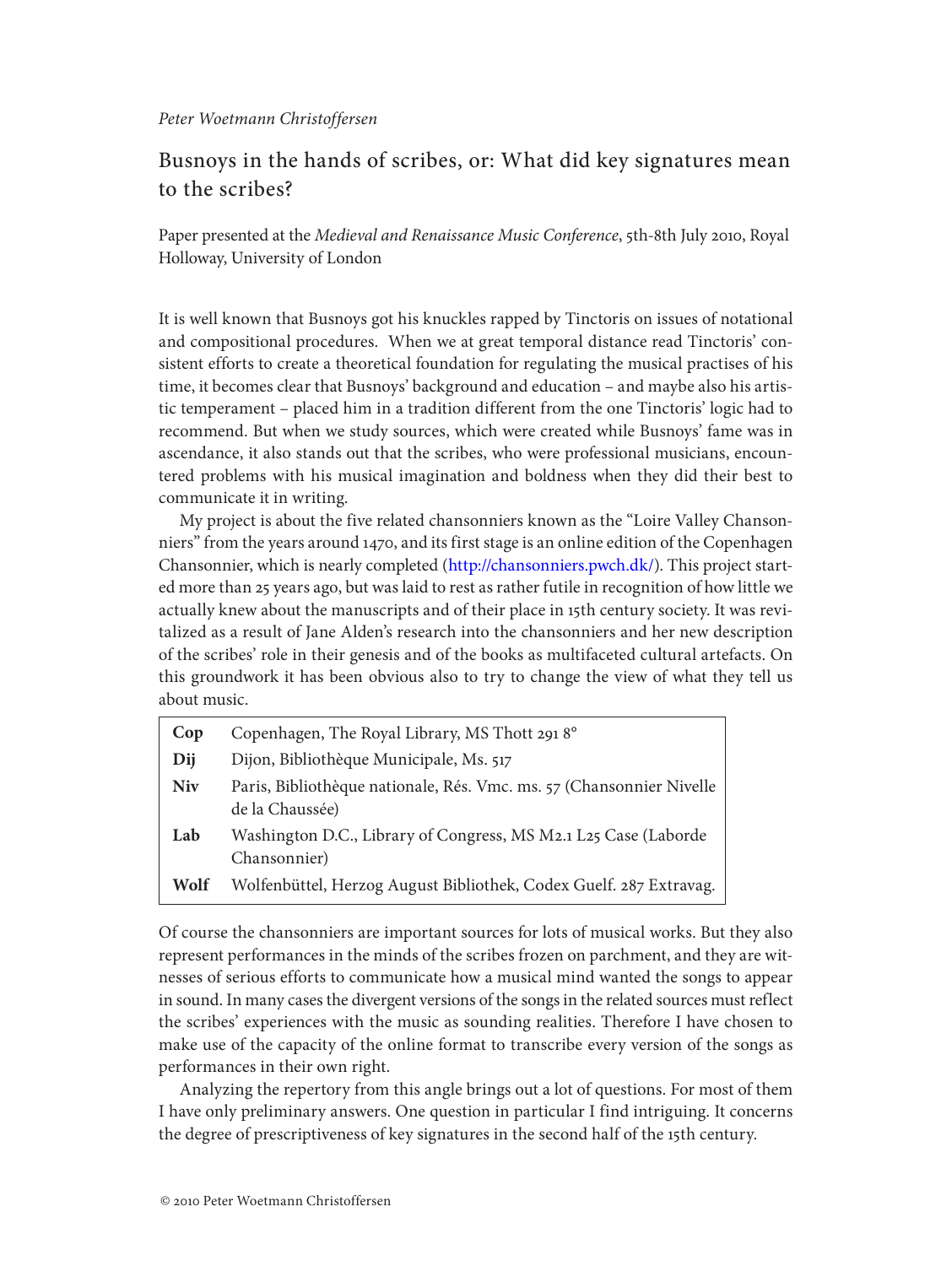| <b>Content of Copenhagen Chansonnier</b> |                                                                               |  | Cop | Lab | <b>Niv</b>       | Wolf |
|------------------------------------------|-------------------------------------------------------------------------------|--|-----|-----|------------------|------|
| $\mathbf{1}$                             | ff. ov-1 »Comment suige de vostre cueur« 3v [Delahaye]                        |  |     |     |                  |      |
| $\mathbf{2}$                             | ff. 1v-2 »Pour changier l'air ne pour fouir les lieux« 3v<br>[Convert]        |  |     |     |                  |      |
| $\mathfrak{Z}$                           | ff. 2v-3 »N'araige jamais mieulx que j'ay« 3v [Morton]                        |  |     |     |                  |      |
| $\overline{4}$                           | ff. 3v-4 »Ma plus, ma mignonne, m'amye« 3v [Convert]                          |  |     |     |                  |      |
| 5                                        | ff. 4v-5 »De tous biens plaine est ma maistresse« 3v<br>[Hayne van Ghizeghem] |  |     |     |                  |      |
| 6                                        | ff. 5v-6 »Puis qu'il convient que le depart se face« 3v<br>[Delahaye]         |  |     |     |                  |      |
| 7                                        | ff. 6v-7 »Se mieulx ne vient, d'amours peu me contente«<br>3v [Convert]       |  |     |     |                  |      |
| 8                                        | ff. 7v-9 »Tart ara mon cueur sa plaisance« 4v [Molinet]                       |  |     |     | <b>Hand</b><br>C |      |
| 9                                        | ff. 9v-11 »Nul ne l'a tele, sa maistresse« 3v [Baziron]                       |  |     |     |                  |      |
| 10                                       | ff. 11v-13 »M'a vostre cueur mis en oubli« 3v [Busnoys]                       |  |     |     |                  |      |
| 11                                       | ff. 13v-14 »Riant regard, acompli en doulceur« 3v<br>(unicum)                 |  |     |     |                  |      |
| 12                                       | ff. 14v-15 »Seulement une fois le jour« 3v [Anonymous]                        |  |     |     |                  |      |
| 13                                       | ff. 15v-17 »Ma plus qu'assez et tant bruiante« 3v<br>[Busnoys]                |  |     |     |                  |      |
| 14                                       | ff. 17v-19 »Garison sçay / Je suis mire« 4v [Anonymous]                       |  |     |     |                  |      |
| 15                                       | ff. 19v-20 »Je ne requier que vostre bien vueillance« 3v<br>[Anonymous]       |  |     |     |                  |      |
| 16                                       | ff. 20v-21 »Puisque honneste vie la pare« 3v (unicum)                         |  |     |     |                  |      |
| 17                                       | ff. 21v-23 »Le joly tetin de ma dame« 3v [Anonymous]                          |  |     |     |                  |      |
| 18                                       | ff. 23v-24 »Mon cueur et moi d'une alliance« 3v<br>[Anonymous / ?Prioris]     |  |     |     |                  |      |
| 19                                       | f. 24v »Tant est mignonne ma pensee« 1v [3v] Only S<br>[Anonymous]            |  |     |     |                  |      |
| 20                                       | f. 25 »Le souvenir [de vous me tue]« 2v [3v] (Only T<br>and C) [Morton]       |  |     |     |                  |      |
| 21                                       | ff. 25v-26v »Ostez la moy de mon oreille« 3v (incom-<br>plete) [Anonymous]    |  |     |     |                  |      |

## *Table 1*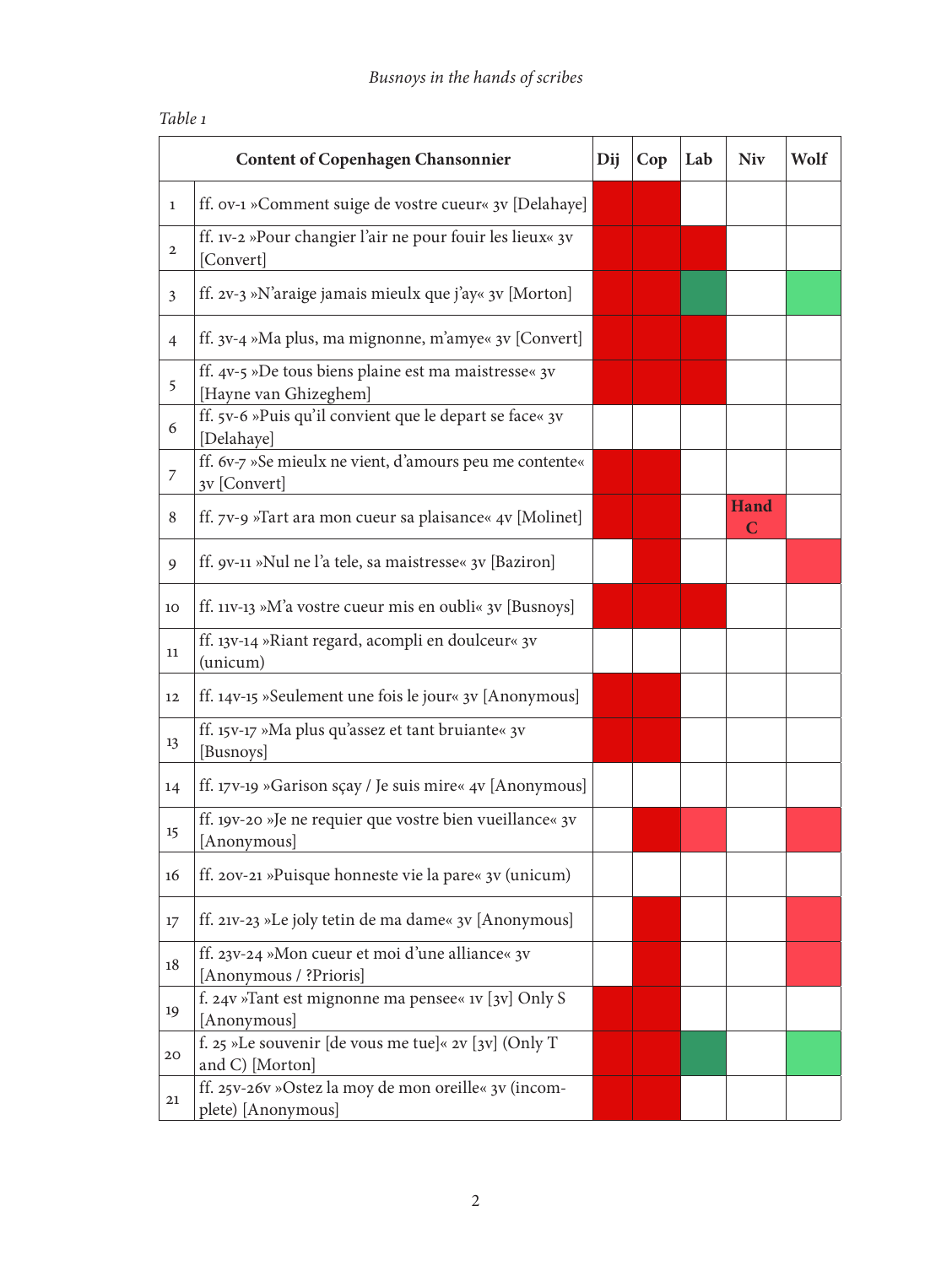| 22 | f. 27 »La plus [mignonne de mon cueur]« 2v [3v] (T and  |  |  |  |
|----|---------------------------------------------------------|--|--|--|
|    | C only) [Anonymous]                                     |  |  |  |
| 23 | ff. 27v-29 »Soudainement mon cueur a pris« 3v           |  |  |  |
|    | [Busnois]                                               |  |  |  |
| 24 | ff. 29v-30 »Quant vous me ferez plus de bien« 3v        |  |  |  |
|    | [Busnoys]                                               |  |  |  |
| 25 | f. 30v »Je le prens sur ma conscience« 1v [3v] (S only) |  |  |  |
|    | [Anonymous]                                             |  |  |  |
| 26 | f. 31 »S'il advient [que mon deul me tue]« $2v$ [3v] (T |  |  |  |
|    | and C only) [Michelet]                                  |  |  |  |
| 27 | ff. 31v-32 »Mon tout, mon souvenir, m'amye (1)« 3v      |  |  |  |
|    | (unicum)                                                |  |  |  |
| 28 | ff. 32v-33 »D'un autre amer mon cueur s'abesseroit« 3v  |  |  |  |
|    | [Ockeghem / ?Busnoys]                                   |  |  |  |
|    | ff. 33v-35 »La plus bruiant, celle qui toutes passe« 3v |  |  |  |
| 29 | [Anonymous]                                             |  |  |  |
| 30 | ff. 35v-36 »Sur mon ame, m'amye« 3v [Anonymous]         |  |  |  |
|    |                                                         |  |  |  |
| 31 | ff. 36v-37 »Nul ne s'i frocte a ma maistresse« 3v       |  |  |  |
|    | [Magister Symon]                                        |  |  |  |
| 32 | ff. 37v-39 »Ja que lui ne s'i actende« 3v [Busnoys]     |  |  |  |
|    |                                                         |  |  |  |
| 33 | f. 39v »Prenez sur moi vostre exemple amoureux« 3v ex   |  |  |  |
|    | <b>1V Canon</b> [Ockeghem]                              |  |  |  |

Did the scribes regard a flat sign as a prescription changing all occurrences of the signed position into a *fa*-step? Or was it just, especially in situations involving partial signatures, a marker of a default reading of the tone system's variable step, a marker of which alternative the performers should consider first? Many discussions of music theory depend on the answer to this question, and it certainly influences the sound of performances. In by far the majority of such discussions the question has not been raised, and the modern understanding of key signatures has tacitly been assumed. It is, however, a question that I feel confident enough to try to answer for the scribes of the related chansonniers based on an examination of only the 33 preserved chansons in the Copenhagen chansonnier.

The short answer is that the scribes showed great insecurity in these matters, and that it is impossible to assign the prescriptive power to the concept of key signatures, which it acquired in later music.

Copenhagen chansonnier offers a unique opportunity to examine this question, because many songs in its repertory were copied two or three times by the same scribe, the so-called Dijon scribe who made most of the Dijon, all of Copenhagen and a good part of the Laborde Chansonnier. And one soon realizes that he probably used the same exemplar for all his copies, but he did not interpret the exemplar in the same way every time.

*Table 1* shows in red colour all the versions made by the Dijon scribe using the same exemplar. The lighter shades of colour designate the use of exemplars so similar that they in fact could be the same thing. The table shows furthermore that in four instances the Dijon and the Wolfenbüttel scribe used very similar exemplars, that the Laborde and Wolfenbüttel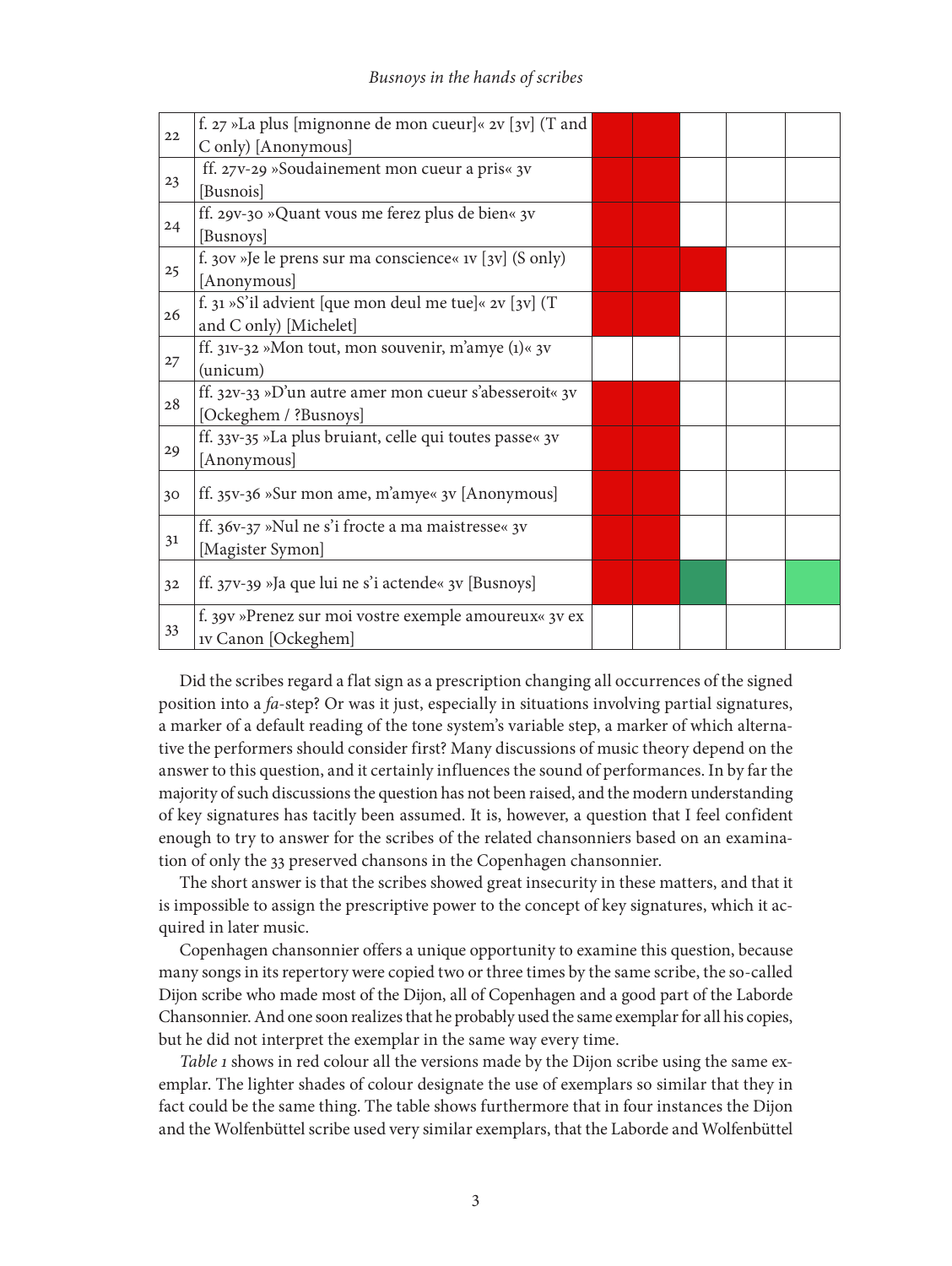|                | Copenhagen Chansonnier                                      | Dii | Cop Lab Niv | Wolf |
|----------------|-------------------------------------------------------------|-----|-------------|------|
| $\overline{2}$ | ff. 1v-2 »Pour changier l'air ne pour fouir les lieux« 3v   |     |             |      |
|                | [Convert]                                                   |     |             |      |
| $\overline{4}$ | ff. 3v-4 »Ma plus, ma mignonne, m'amye« 3v [Convert]        |     |             |      |
| 11             | ff. 13v-14 »Riant regard, acompli en doulceur« 3v           |     |             |      |
|                | (unicum)                                                    |     |             |      |
| 12             | ff. 14v-15 »Seulement une fois le jour« 3v [Anonymous]      |     |             |      |
| 13             | ff. 15v-17 »Ma plus qu'assez et tant bruiante« 3v [Busnoys] |     |             |      |
| 16             | ff. 20v-21 »Puisque honneste vie la pare« 3v (unicum)       |     |             |      |
| 21             | ff. 25v-26v »Ostez la moy de mon oreille« 3v (incomplete)   |     |             |      |
|                | [Anonymous]                                                 |     |             |      |
| 25             | f. 30v »Je le prens sur ma conscience« 1v [3v] (S only)     |     |             |      |
|                | [Anonymous]                                                 |     |             |      |
| 27             | ff. 31v-32 »Mon tout, mon souvenir, m'amye $(1)$ « 3v       |     |             |      |
|                | (unicum)                                                    |     |             |      |
|                | ff. 33v-35 »La plus bruiant, celle qui toutes passe« 3v     |     |             |      |
| 29             | [Anonymous]                                                 |     |             |      |
| 30             | ff. 35v-36 »Sur mon ame, m'amye« 3v [Anonymous]             |     |             |      |

## *Table 2*

scribes in three cases (in green) could have exchanged exemplars, and that a later hand added a song to Nivelle Chansonnier using the Dijon scribe's work as model. But this is different story about the relations between the sources.

The table also makes it clear that the count (3) of compositions unique to Copenhagen is slightly misleading. In fact it is no less than 11 of the 33 songs that we know solely through the eyes and ears of the Dijon Scribe (see *Table 2*). He is thus an important witness.

Let us zoom in and take a closer look at three virelais or bergerettes by Busnoys to see how the Dijon scribe handled key signatures. Here I can only give very broad outlines of the cases - details can be found in the comments to the online editions. A single glance on a tabulation (*Table 3*) of the three songs' key signatures will tell you that the scribe had to make a lot of choices while working (a flat in parentheses = one flat in 1-2 staves).

|                                 | Dij                                      | Cop                                                | Lab                            | <b>Niv</b>                           | Wolf                                                                                                                                 |
|---------------------------------|------------------------------------------|----------------------------------------------------|--------------------------------|--------------------------------------|--------------------------------------------------------------------------------------------------------------------------------------|
| »M'a vostre cueur mis en oubli« | (b), b, b<br>$\mathbf{b}, -, \mathbf{b}$ | $\mathbf{b}, \mathbf{-}, \mathbf{b}$<br>$-$ , b, b | $-$ , $-$ , $b/$<br>$-$ , b, b |                                      |                                                                                                                                      |
| »Soudainement mon cueur a pris« | $-$ , $-$ , $-$ /<br>$\neg, \neg, \neg$  | $-,-,-/$<br>$-$ , $-$ , $-$                        |                                | $-$ , $b$ , $b$ /<br>$-$ , $b$ , $-$ |                                                                                                                                      |
| »Ja que lui ne s'i actende«     | $-,-,-/$<br>$-$ , $-$ , $-$              | $-$ , b, $(b)$ /<br>$-$ , $b$ , $-$                | $-$ , (b), b /                 |                                      | $\overline{\phantom{a}}$ , $\overline{\phantom{a}}$ , $\overline{\phantom{a}}$ , $\overline{\phantom{a}}$ , $\overline{\phantom{a}}$ |

*Table 3*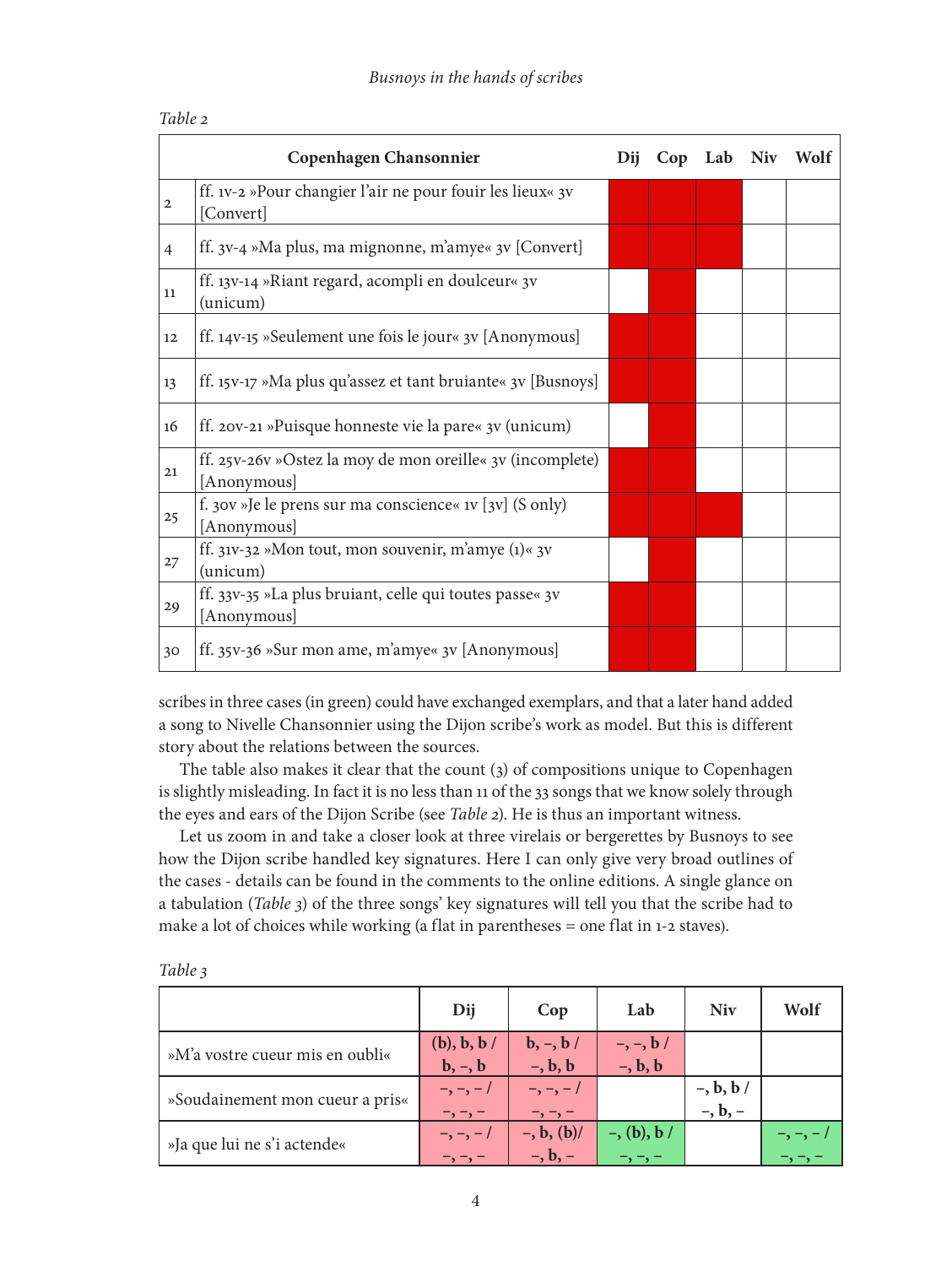I will start with the most straightforward case: The main difference between the sources for "Soudainement mon cueur a pris" lies in their use of key signatures:

Busnoys, [»Soudainement mon cueur a pris](http://chansonniers.pwch.dk/CH/CH023.html)«

Nivelle: **–, b, b / –, b, –** Dijon: **–, –, –**, –, –, – Copenhagen: **–, –, – / –, –, –**

Copenhagen/Dijon has none, while Nivelle has flats in the lower parts. However, in performance this difference is only really audible in the last line of the first section, where the punch lines of the poem suddenly changes to a colouring of minor thirds in Nivelle. Contrasts are the lifeblood of fixed forms with their rigid pattern of repetitions. In the rondeau contrasts between the first and the second section and in the bergerette between refrain and couplets are important for the unfolding of the form. Tonal contrasts using the variability of the tone system are here crucial.

In Nivelle the flat affecting the B in the tenor in bar 19 would probably have been sung as a natural in view of the tenor's circling around the note E during the preceding six bars [\(see the edition](http://chansonniers.pwch.dk/CH/CH023N29.pdf)). This example shows the type of problems the Dijon scribe had to decide on.

The Dijon scribe's exemplar could very well have been quite similar to the Nivelle scribe's including flats. My research shows that the Dijon scribe often analyzed the music and performed it in writing according to his own taste. Realizing that flats are kind of optional in a piece in D-Dorian, and that some of the song's charm depended on a fluid state of the scale's variable step, he decided not to put in key signatures [\(see the edition\)](http://chansonniers.pwch.dk/CH/CH023C23.pdf). He did put in the important flat before *B* in the contratenor in bar 26, and the usual rules for choosing between high and low Bs would automatically produce the intended turn to the flat side at the end of the refrain. The resulting performance is completely predictable, but slightly different from Nivelle's, without in any way changing the song's identity. Maybe one of his goals was to ensure a correct performance of the contrasting couplets – the cancellation of the B-flat in the contratenor in Nivelle could easily be overlooked.

»M'a vostre cueur« offers an instructive example of how difficult it could be for a meticulous music scribe to present the sounding reality of music in writing.

Busnoys, [»M'a vostre cueur mis en oubli](http://chansonniers.pwch.dk/CH/CH010.html)«

| Dijon:      | $(b), b, b / b, -, b$                                    |
|-------------|----------------------------------------------------------|
| Laborde:    | $-$ , $-$ , $b$ / $-$ , $b$ , $b$                        |
| Copenhagen: | $b, -, b / -, b, b$                                      |
|             |                                                          |
| Rome 2856:  | $-,-,-/-,-,-$                                            |
|             | Florence 176: $-$ , $-$ , $-$ / $-$ , $-$ , $-$          |
|             | Bologna Q16: $-$ , $-$ , $b$ / $-$ , $-$ , $b$           |
|             | Florence 2794: -, -, ( <b>b</b> ) $/$ -, -, ( <b>b</b> ) |
|             | Seville 5-I-43: $-$ , $-$ , $b$ / $-$ , $-$ , $b$        |
|             |                                                          |

The sources for this chanson show the complete range of possibilities. In the slightly later Italian and French manuscripts it appears without any key signatures at all or with a one flat signature in the contratenor only. Only the Dijon scribe has used three different configurations of key signatures in the two sections of the bergerette.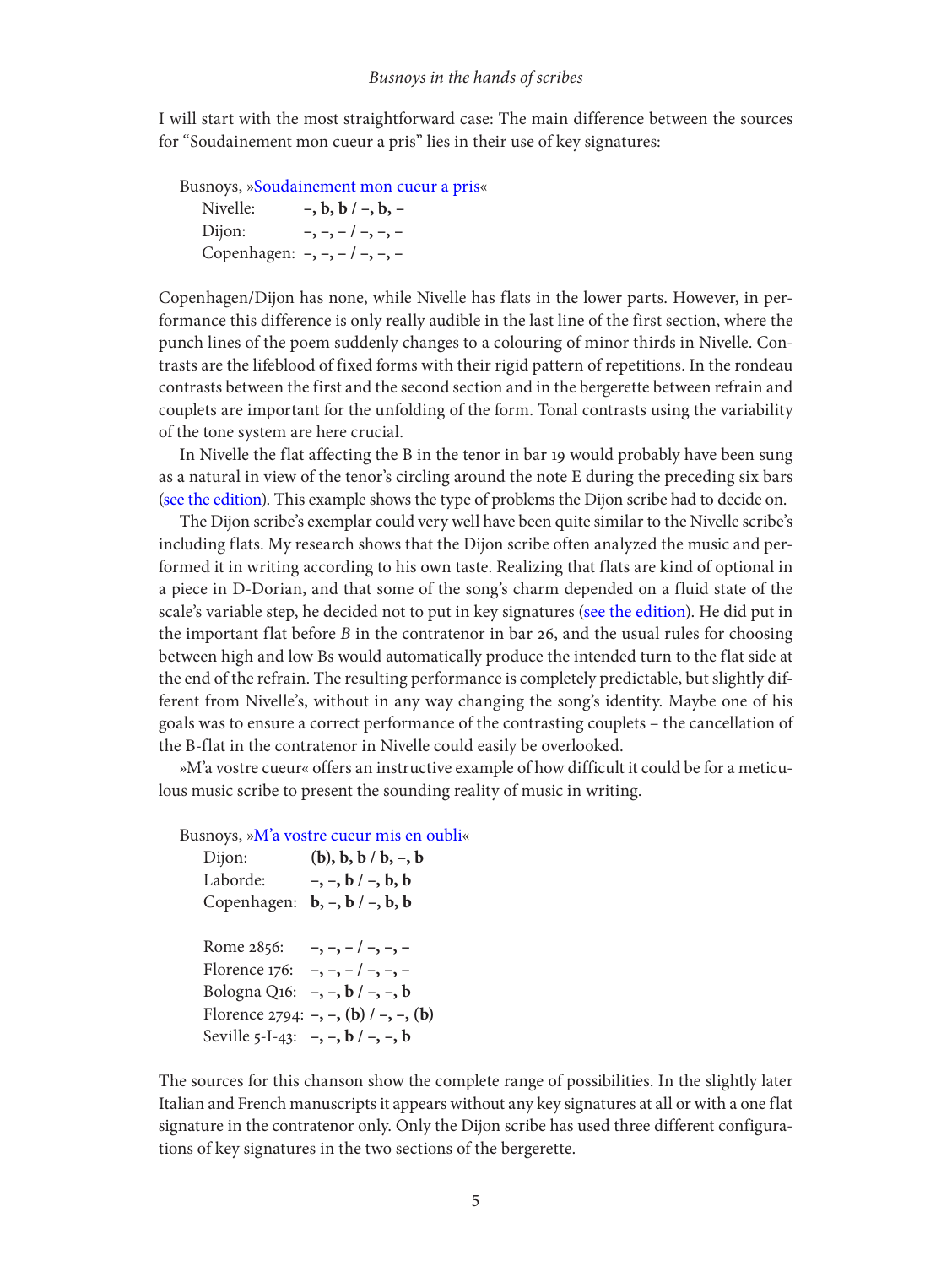### *Busnoys in the hands of scribes*

The sources evidently transmit two different interpretations of the tonal development and contrasts in the song. In the sources without any flats quite a lot of B-flats will have to be performed in the contratenor to correct fifths, but B-flats will not be needed in the opening of the second section, and in this way a contrast between the two sections is established. In all the sources with at least a flat in the contratenor this tonal contrast will be eradicated in performance, and the contrasts reduced to what happens inside each section.

The Dijon scribe apparently struggled with these internal contrasts. We can only guess what his exemplar looked like, but it probably had a key signature of one flat in the contratenor like the majority of other sources and no signatures in the upper voices. The scribe tried different strategies to convey the changing quality of B's in the upper voices to the performers. It never occurred to him to put some unambiguous accidentals in their parts.

I'll spare you the details. After trying different combinations of flats in Dijon and Laborde, he ended up with flats in superius and contratenor in the first section and flats in the lower voices in the second section. This solution gives the music a rich tonal colouring, and the singers only have to supply a few naturals – it might be his final word on this chanson.

The Dijon scribe's difficulties in deciding how best to communicate the fluidity of the variable scale degree and its influence on the sound of the music clearly demonstrates that to him and to many others of his generation the concept of a key signature had not acquired its modern prescriptive meaning.

For "Ja que lui ne s'i actende" there is a majority of sources without any key signatures: Dijon, Wolfenbüttel, Mellon Chansonnier in New Haven, and the Colombina Chansonnier in Seville. But two sources, Laborde and Copenhagen, introduce flats in curious patterns. And still more curious, Dijon and Copenhagen were copied after the same exemplar, and Laborde and Wolfenbüttel might on their side also have been after the same exemplar, and yet we see these differences. They have a story to tell.

Busnoys, [»Ja que lui ne s'i actende](http://chansonniers.pwch.dk/CH/CH032.html)«

Wolfenbüttel: **–, –, – / –, –, –** Dijon: –, –, – / –, –, – Laborde: **–, (b), b / –, –, –** Copenhagen: **–, b, (b) / –, b, –** New Haven 91: **–, –, – / –, –, –** Seville 5-I-43: **–, –, – / –, –, –**

It is a very special song. The equivocal sense of the poem's first line, "Though he does not expect it" or "Jaqueline expects", places this bergerette firmly in the famous series of Jaqueline d'Hacqueville songs by Busnoys. And that something unusual is going on here is made audible by the music: The contratenor hammers out "ja / que / lui / ne" in four repeated brevis notes on  $c$  [\(see the edition](http://chansonniers.pwch.dk/CH/CH032D052.pdf)). For once, neither the superius nor the tenor is the most important voice to present the text. Busnoys' song offers a bold perception of the courtly chanson. The three voices were conceived as a unity, probably with the contratenor as its principal voice and with a heavy reliance on hexachordal procedures.

The opening of the contratenor is unique in this repertory, and it marches on in equal semibrevis notes. The contratenor extends the four Cs by a complete statement of the natural or the C-hexachord, which reigns until bar 15. Then the hard or G-hexachord is brought into play, first in high position then in low position. At the end of the refrain it mutates back to the C-hexachord.